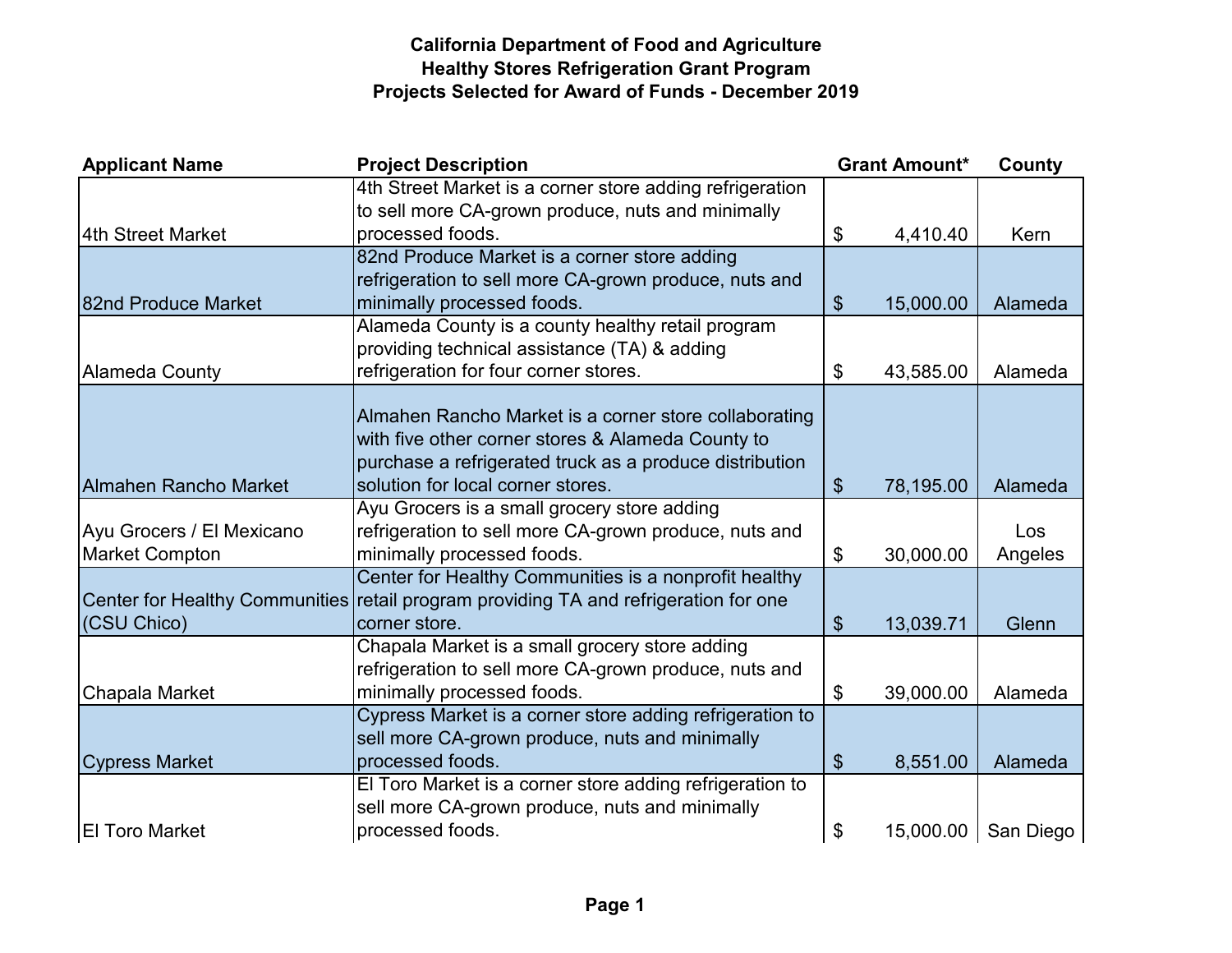# **California Department of Food and Agriculture Healthy Stores Refrigeration Grant Program Projects Selected for Award of Funds - December 2019**

|                               | Expressry is a small business opening a small healthy      |                              |             |             |
|-------------------------------|------------------------------------------------------------|------------------------------|-------------|-------------|
|                               | retail store and delivery service, adding refrigeration to |                              |             |             |
|                               | the storefront to better sell CA-grown produce, nuts and   |                              |             |             |
| <b>Expressry</b>              | minimally processed foods.                                 | $\boldsymbol{\hat{\varphi}}$ | 52,675.00   | Fresno      |
|                               | Farmers Marketplace is small grocery store adding          |                              |             |             |
|                               | refrigeration to sell more CA-grown produce, nuts and      |                              |             |             |
| <b>Farmers Marketplace</b>    | minimally processed foods.                                 | \$                           | 66,625.31   | Shasta      |
|                               | Freddy's Market is a corner store adding refrigeration to  |                              |             |             |
|                               | sell more CA-grown produce, nuts and minimally             |                              |             |             |
| <b>Freddy's Market</b>        | processed foods.                                           | \$                           | 57,000.00   | Los Angeles |
|                               | Garcia Market is a small grocery store adding              |                              |             |             |
|                               | refrigeration to sell more CA-grown produce, nuts and      |                              |             |             |
| Garcia Market                 | minimally processed foods.                                 | \$                           | 31,195.00   | Imperial    |
|                               |                                                            |                              |             |             |
|                               | Hanzal Market is a corner store re-opening as healthy      |                              |             |             |
|                               | retail outlet adding refrigeration to better sell CA-grown |                              |             |             |
| <b>Hanzal Market</b>          | produce, nuts and minimally processed foods.               | $\boldsymbol{\theta}$        | 53,085.89   | Alameda     |
|                               | High Sierra Energy is a nonprofit with an energy           |                              |             |             |
|                               | efficiency focus providing TA and refrigeration to seven   |                              |             |             |
| High Sierra Energy            | corner stores.                                             |                              | \$45,893.82 | Mono        |
|                               | Howard & 6th Street Food Market is a small grocery         |                              |             |             |
|                               | store/produce market adding refrigeration to sell more     |                              |             |             |
| Howard & 6th Street Food      | CA-grown produce, nuts and minimally processed             |                              |             | San         |
| <b>Market</b>                 | foods.                                                     | $\boldsymbol{\mathsf{S}}$    | 20,150.36   | Francisco   |
|                               | Los Angeles Community Development Foundation is a          |                              |             |             |
|                               | nonprofit with an urban farm starting a mobile market,     |                              |             |             |
| Los Angeles Community         | purchasing a refrigerated truck to better reach low        |                              |             |             |
| <b>Development Foundation</b> | income and low access shoppers.                            | $\boldsymbol{\mathsf{S}}$    | 83,455.00   | LA          |
|                               | La Costena is a convenience store adding refrigeration     |                              |             |             |
|                               | to sell more CA-grown produce, nuts and minimally          |                              |             | Contra      |
| La Costena                    | processed foods.                                           | \$                           | 10,123.04   | Costa       |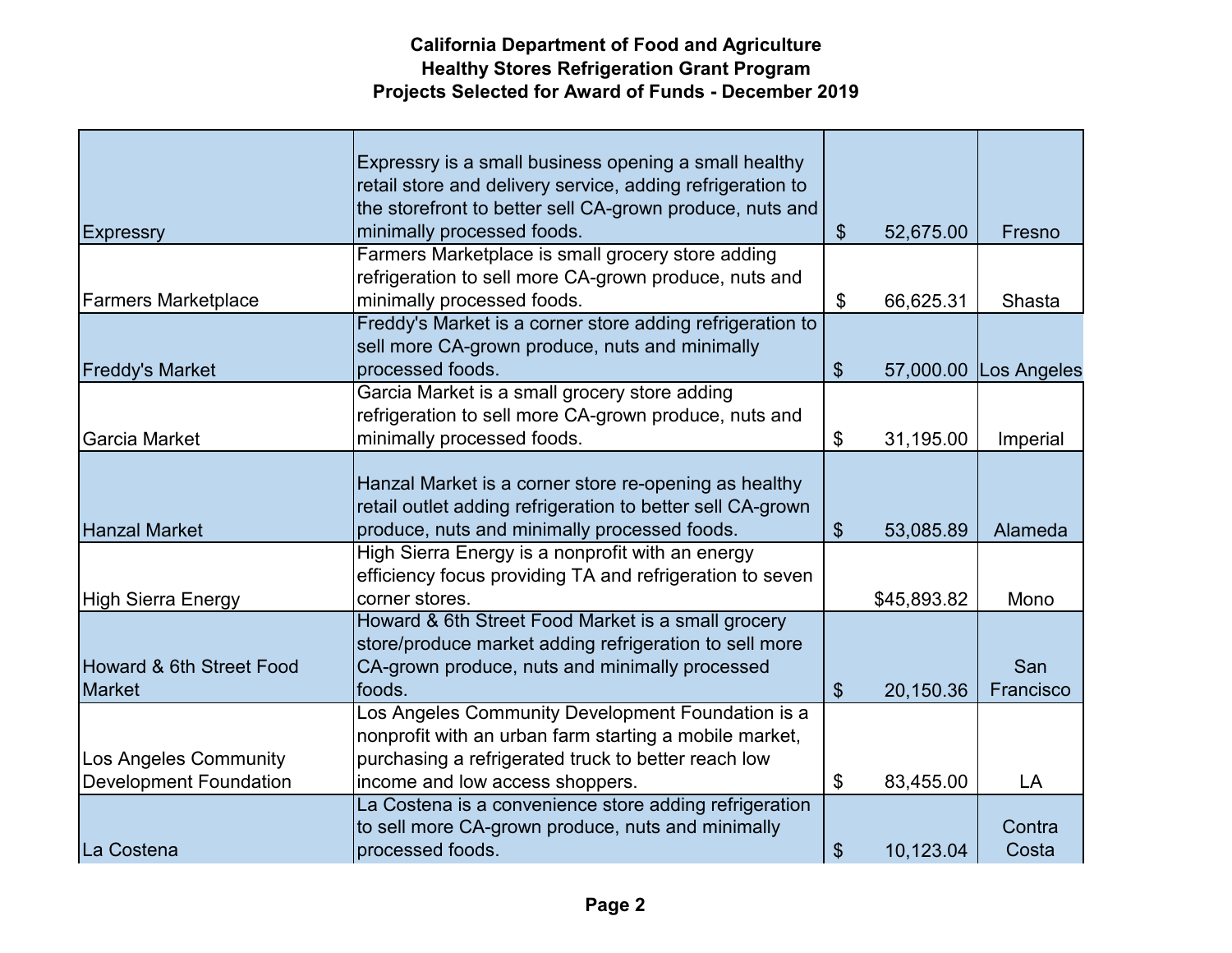# **California Department of Food and Agriculture Healthy Stores Refrigeration Grant Program Projects Selected for Award of Funds - December 2019**

|                                | M & M Market is a corner store adding refrigeration to   |                       |            |            |
|--------------------------------|----------------------------------------------------------|-----------------------|------------|------------|
|                                | sell more CA-grown produce, nuts and minimally           |                       |            |            |
| <b>IM &amp; M Market</b>       | processed foods.                                         | \$                    | 25,010.87  | San Diego  |
|                                | Mandela Partners is a nonprofit with a healthy retail    |                       |            |            |
|                                | program providing TA and refrigeration for six corner    |                       |            |            |
| <b>Mandela Partners</b>        | stores.                                                  | \$                    | 59,152.00  | Alameda    |
|                                | Maravilla Market is a small grocery store adding         |                       |            |            |
|                                | refrigeration and a refrigerated truck to better source, |                       |            |            |
|                                | stock and sell CA-grown produce, nuts and minimally      |                       |            | Los        |
| Maravilla Meat Market          | processed foods.                                         | \$                    | 106,554.00 | Angeles    |
|                                | McCloud Market is a small grocery store adding           |                       |            |            |
|                                | refrigeration to sell more CA-grown produce, nuts and    |                       |            |            |
| <b>McCloud Market</b>          | minimally processed foods.                               | \$                    | 56,000.00  | Siskiyou   |
|                                | Meadowview Market is a corner store adding               |                       |            |            |
|                                | refrigeration to sell more CA-grown produce, nuts and    |                       |            |            |
| <b>Meadowview Market</b>       | minimally processed foods.                               | \$                    | 6,055.44   | Sacramento |
|                                | Mercado Mexico is a small grocery store adding           |                       |            |            |
|                                | refrigeration and refrigerated truck to better source,   |                       |            |            |
|                                | maintain and sell CA-grown produce, nuts and             |                       |            |            |
| Mercado Mexico                 | minimally processed foods.                               | \$                    | 60,000.00  | Inyo       |
|                                | Mi Carnal is a produce/meat market adding refrigeration  |                       |            |            |
|                                | to sell more CA-grown produce, nuts and minimally        |                       |            |            |
| Mi Carnal Market               | processed foods.                                         | \$                    | 46,500.00  | Alameda    |
|                                | Mi Chatita Market and Taqueria is a meat and produce     |                       |            |            |
|                                | store with a taqueria adding refrigeration to sell more  |                       |            |            |
|                                | CA-grown produce, nuts and minimally processed           |                       |            |            |
| Mi Chatita Market and Taqueria | foods.                                                   | $\boldsymbol{\theta}$ | 8,612.41   | Sonoma     |
|                                |                                                          |                       |            |            |
|                                | Mi Ranchito Market is a small grocery store with a deli  |                       |            |            |
|                                | adding refrigeration to sell more CA-grown produce,      |                       |            |            |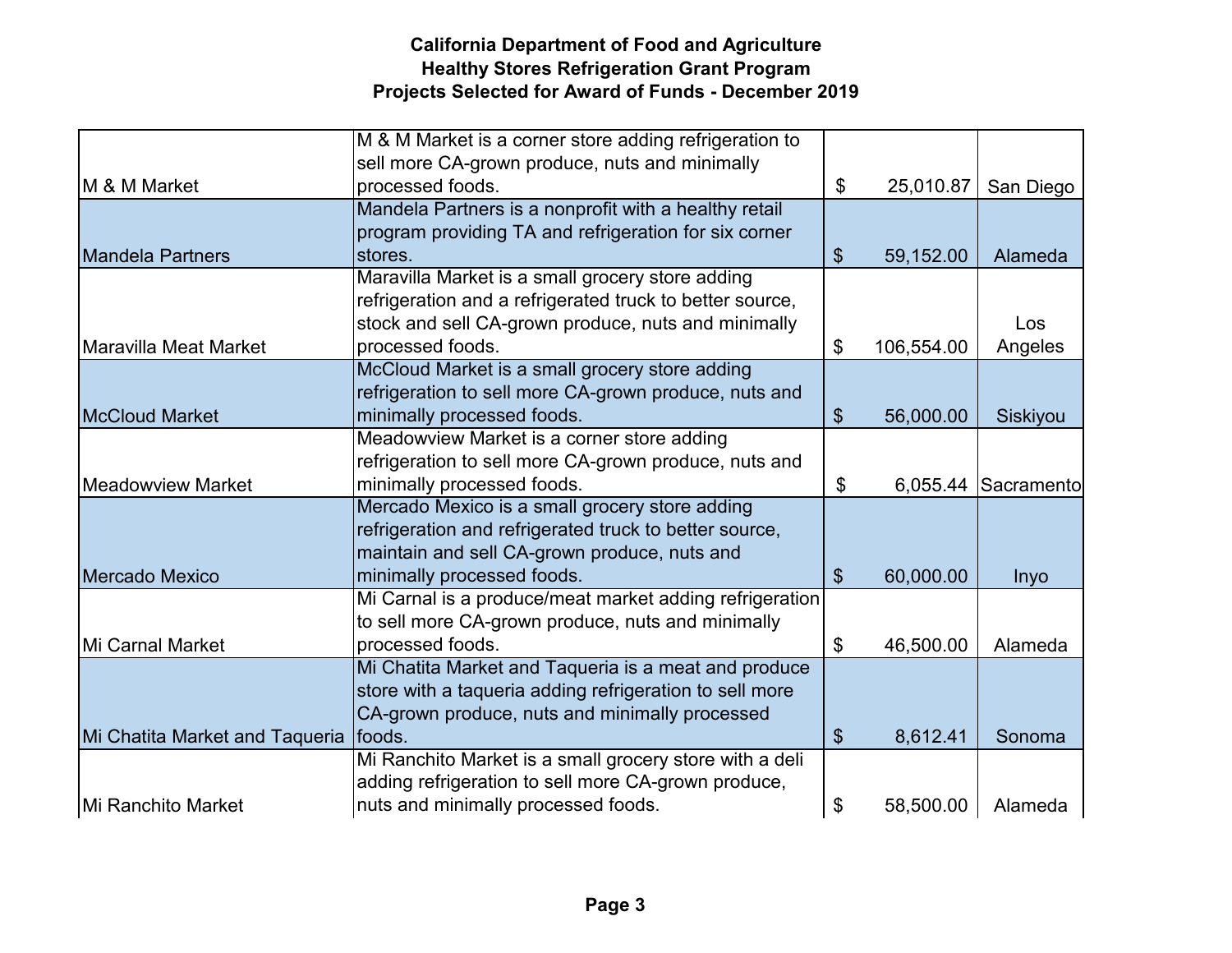# **California Department of Food and Agriculture Healthy Stores Refrigeration Grant Program Projects Selected for Award of Funds - December 2019**

|                                 | Palomino Market is a small grocery store adding          |                           |            |                   |
|---------------------------------|----------------------------------------------------------|---------------------------|------------|-------------------|
|                                 | refrigeration to sell more CA-grown produce, nuts and    |                           |            | Los               |
| <b>Palomino Market Inc</b>      | minimally processed foods.                               | $\boldsymbol{\theta}$     | 17,000.00  | Angeles           |
|                                 | Planting Justice is a nonprofit with an urban farm       |                           |            |                   |
|                                 | starting a mobile market, purchasing a refrigerated      |                           |            |                   |
|                                 | truck to better reach low income and low access          |                           |            |                   |
| <b>Planting Justice</b>         | shoppers.                                                | \$                        | 83,455.00  | Alameda           |
|                                 | <b>Products from Paradise is a small business</b>        |                           |            |                   |
|                                 | specializing in edible cactus opening a farm stand to    |                           |            |                   |
|                                 | sell a variety of produce items adding refrigeration to  |                           |            |                   |
|                                 | better sell more CA-grown produce, nuts and minimally    |                           |            |                   |
| <b>Products from Paradise</b>   | processed foods.                                         | $\boldsymbol{\mathsf{S}}$ | 28,135.00  | <b>Stanislaus</b> |
|                                 | Project New Village is a nonprofit with an urban farm    |                           |            |                   |
|                                 | starting a mobile market to better reach low income and  |                           |            |                   |
|                                 | low access clients, including older adults, purchasing a |                           |            |                   |
| <b>Project New Village</b>      | refrigerated truck.                                      | \$                        | 85,055.00  | San Diego         |
|                                 | Q&S is a corner store adding refrigeration to sell more  |                           |            |                   |
|                                 | CA-grown produce, nuts and minimally processed           |                           |            |                   |
| <b>Q&amp;S Market</b>           | foods.                                                   | $\boldsymbol{\theta}$     | 6,116.00   | Alameda           |
|                                 | Redwood Empire Food Bank is a nonprofit food bank        |                           |            |                   |
|                                 | operating a small store onsite for low income clients to |                           |            |                   |
|                                 | shop without shame adding refrigeration to sell more     |                           |            |                   |
|                                 | CA-grown produce, nuts and minimally processed           |                           |            |                   |
| <b>Redwood Empire Food Bank</b> | foods.                                                   | \$                        | 14,255.60  | Sonoma            |
|                                 | Salam Halal is a corner store and restaurant adding      |                           |            |                   |
| <b>Salam Halal Market</b>       | refrigeration to sell more fresh produce.                | \$                        | 8,000.00   | Alameda           |
|                                 | San Joaquin Valley Clean Energy Organization is a        |                           |            |                   |
| San Joaquin Valley Clean        | nonprofit with a clean energy focus providing TA and     |                           |            | King &            |
| <b>Energy Organization</b>      | refrigeration to six corner stores.                      | \$                        | 140,659.61 | Tulare            |
|                                 |                                                          |                           |            |                   |
|                                 | Sherman Produce is a farm with a small store adding      |                           |            |                   |
| <b>Sherman Produce</b>          | refrigeration to better maintain and sell produce.       | \$                        | 16,417.38  | Fresno            |